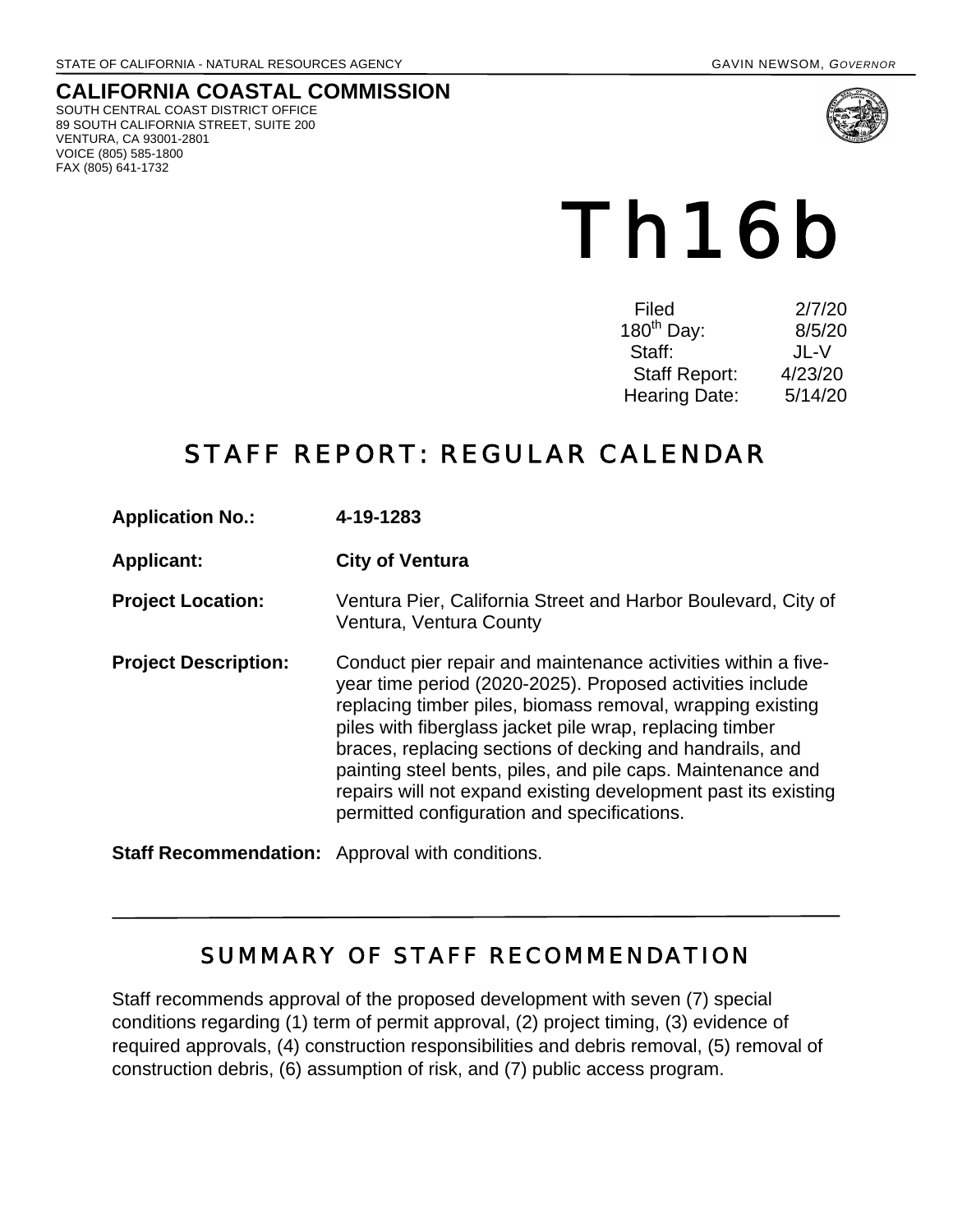The City of Ventura is proposing to conduct routine repair and maintenance activities to the Ventura Pier within a five-year period (2020-2025). Proposed activities include replacing timber piles, removing biomass, wrapping existing piles with fiberglass jacket pile wrap, replacing timber braces, replacing sections of decking and handrails, and painting steel bents, piles, and pile caps. The maintenance and repairs will not expand existing pier past its existing permitted configuration and specifications.

The Ventura Pier is located southeast of California Street and south of Harbor Boulevard. Two restaurants and public restrooms are located on the pier. Additionally, a multiuse public pathway is located immediately landward of the pier, and extends west towards the Ventura River, and east towards San Buenaventura State Beach.

The proposed maintenance work will not necessitate closure of public access to the pier, with the exception of the pier-coating project, which will require the end portion of the pier to be closed during three, 6-week periods throughout the five years. When the piles are being driven, the area around the equipment will be fenced off in such a way that pedestrians will be able to pass by the work area and continue to the end of the pier. In order to ensure that impacts to public access and recreation are minimized to the maximum extent possible, **Special Condition Two (2)** requires the applicant to agree, by acceptance of the permit, to undertake construction activities only during weekdays between Labor Day and Memorial Day. Furthermore, to ensure the safety of recreational users of the project site and to ensure that the interruption to public access of the project site is minimized, **Special Condition Seven (7)** requires the applicant to submit a public access plan.

The proposed project has been designed in a manner to minimize adverse effects to the coastal and marine resources on and adjacent to the subject site. However, the presence of construction equipment, building materials, and debris on the subject site could pose hazards to sensitive marine organisms if construction site materials were discharged into the marine environment or left inappropriately on the project site In order to avoid adverse construction-related impacts upon marine resources, **Special Condition Four (4)** outlines construction-related requirements to provide for the safe storage of construction materials and the safe disposal of construction debris. To further minimize the potential for unintended transport of debris or hazardous substances into coastal waters, **Special Condition Five (5)** of the subject permit requires that all construction debris be disposed of at an appropriate debris disposal site.

Although the Commission has previously certified a Local Coastal Program (LCP) for the City of Ventura, the proposed project will be located within an area where the Commission has retained jurisdiction over the issuance of coastal development permits. Thus, the standard of review for this project is the Chapter Three policies of the Coastal Act, with the applicable policies of the City of Ventura LCP as guidance. As conditioned, the proposed project is consistent with all applicable Chapter 3 policies of the Coastal Act.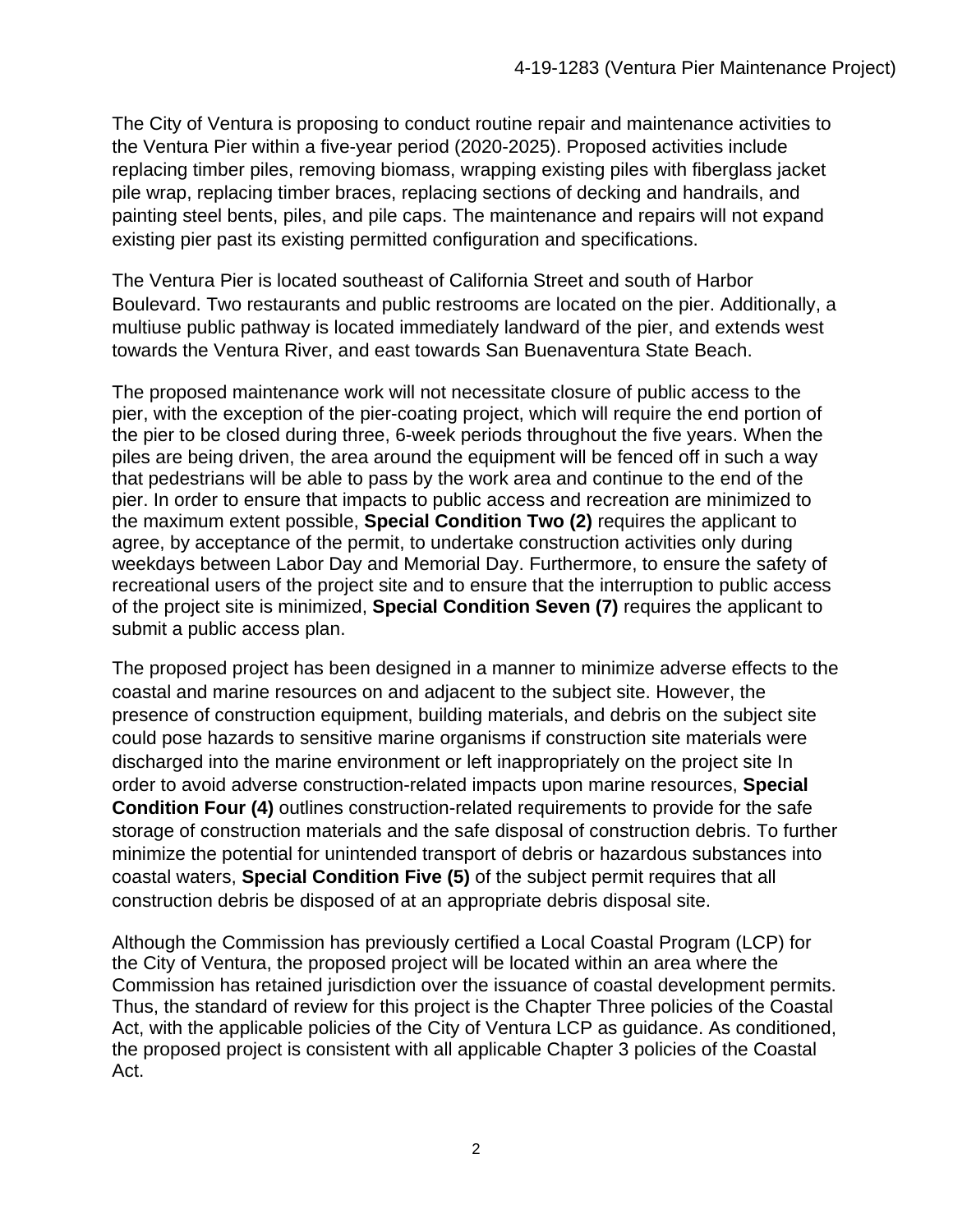4-14-1537 Ventura Pier Maintenance Project

## Table of Contents

| V. APPENDIX A - SUBSTANTIVE FILE DOCUMENTS  16 |  |
|------------------------------------------------|--|

#### **EXHIBITS**

Exhibit 1 – Vicinity Map

Exhibit 2 – Aerial Map

Exhibit 3 – Five Year Maintenance Plan Overview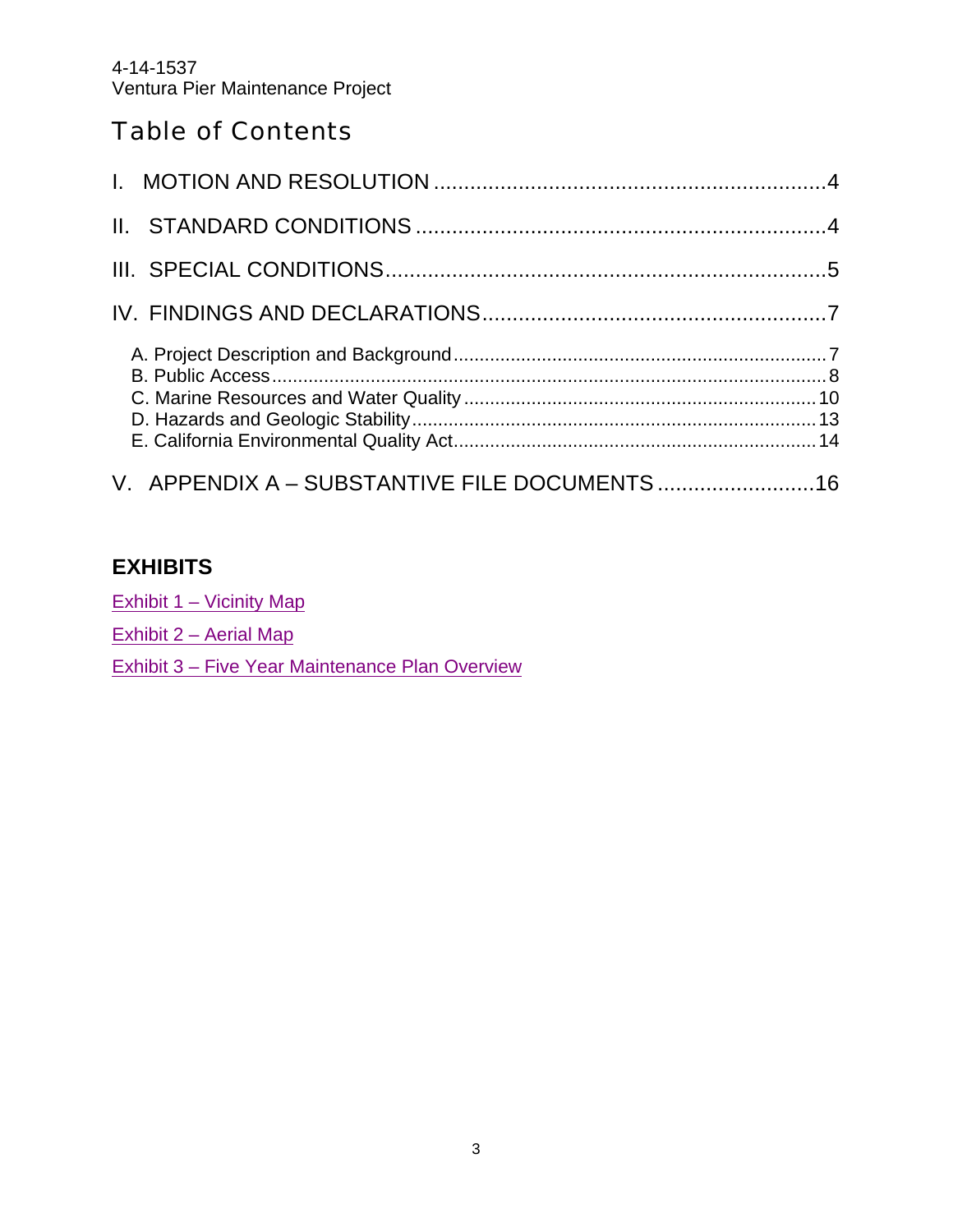# **I. MOTION AND RESOLUTION**

#### **Motion:**

I move that the Commission approve Coastal Development Permit No. 4-19-1283 pursuant to the staff recommendation.

#### **Staff Recommendation of Approval:**

Staff recommends a **YES** vote. Passage of this motion will result in approval of the permit as conditioned and adoption of the following resolution and findings. The motion passes only by affirmative vote of a majority of the Commissioners present.

#### **Resolution to Approve the Permit:**

The Commission hereby approves a coastal development permit for the proposed development and adopts the findings set forth below on grounds that the development as conditioned will be in conformity with the policies of Chapter 3 of the Coastal Act and will not prejudice the ability of the local government having jurisdiction over the area to prepare a Local Coastal Program conforming to the provisions of Chapter 3. Approval of the permit complies with the California Environmental Quality Act because either 1) feasible mitigation measures and/or alternatives have been incorporated to substantially lessen any significant adverse effects of the development on the environment, or 2) there are no further feasible mitigation measures or alternatives that would substantially lessen any significant adverse impacts of the development on the environment.

# **II. STANDARD CONDITIONS**

- **1. Notice of Receipt and Acknowledgment**. The permit is not valid and development shall not commence until a copy of the permit, signed by the applicant or authorized agent, acknowledging receipt of the permit and acceptance of the terms and conditions, is returned to the Commission office.
- **2. Expiration**. If development has not commenced, the permit will expire two years from the date on which the Commission voted on the application. Development shall be pursued in a diligent manner and completed in a reasonable period of time. Application for extension of the permit must be made prior to the expiration date.
- **3. Interpretation**. Any questions of intent of interpretation of any condition will be resolved by the Executive Director or the Commission.
- **4. Assignment**. The permit may be assigned to any qualified person, provided assignee files with the Commission an affidavit accepting all terms and conditions of the permit.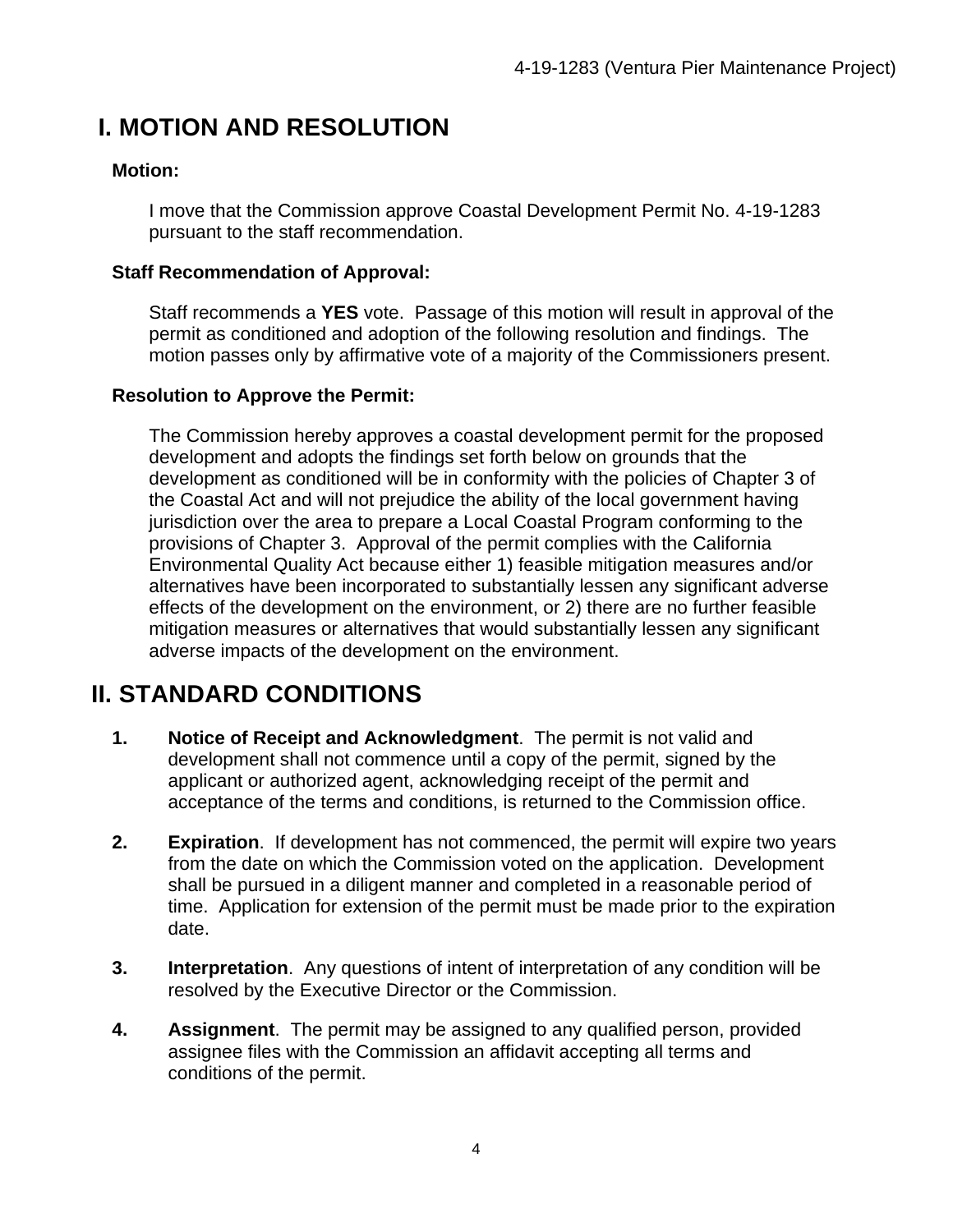4-14-1537 Ventura Pier Maintenance Project

**5. Terms and Conditions Run with the Land**. These terms and conditions shall be perpetual, and it is the intention of the Commission and the applicant to bind all future owners and possessors of the subject property to the terms and conditions.

# **III. SPECIAL CONDITIONS**

- **1. Term of Permit Approval.** This coastal development permit authorizes implementation of the approved pier maintenance activities on a temporary basis only for a period of five (5) years from the date that Coastal Development Permit 4- 19-1283 is approved by the Commission, after which time all activities shall cease unless a new coastal development permit authorizing additional future pier maintenance activities is approved and issued by the California Coastal Commission.
- **2. Project Timing.** BY ACCEPTANCE OF THIS PERMIT, the applicant agrees that construction activities shall be undertaken during weekdays between Labor Day and Memorial Day. In no case may project activities be undertaken during weekend days or public holidays. The Executive Director may extend the time allowed to complete authorized activities upon a showing of good cause.
- 3. **Evidence of Required Approvals.** PRIOR TO THE COMMENCEMENT OF CONSTRUCTION, the applicant agrees to obtain, and provide evidence to the Executive Director of, all other State or Federal permits that may be necessary for construction of the proposed development (including permits from California Department of Fish and Wildlife, California Regional Water Quality Control Board, and the United States Army Corps of Engineers) and/or evidence that notice has been provided to such agencies and no permit is required. No changes to the Coastal Commission approved plans that may be required by the above-stated resource agencies shall occur without an amendment to the coastal development permit, unless the Executive Director determines that no amendment is legally required.
- **4. Construction Responsibilities and Debris Removal.** BY ACCEPTANCE OF THIS PERMIT, the applicant agrees to comply with the following constructionrelated requirements:
	- a. No construction materials, debris, or waste shall be placed or stored where it may be subject to wave or tidal action, erosion, or dispersion.
	- b. Any and all debris resulting from construction activities shall be removed from the site within twenty-four (24) hours of completion of construction and disposed of at an appropriate location.
	- c. If turbid conditions are generated during construction, a silt curtain shall be utilized to control turbidity.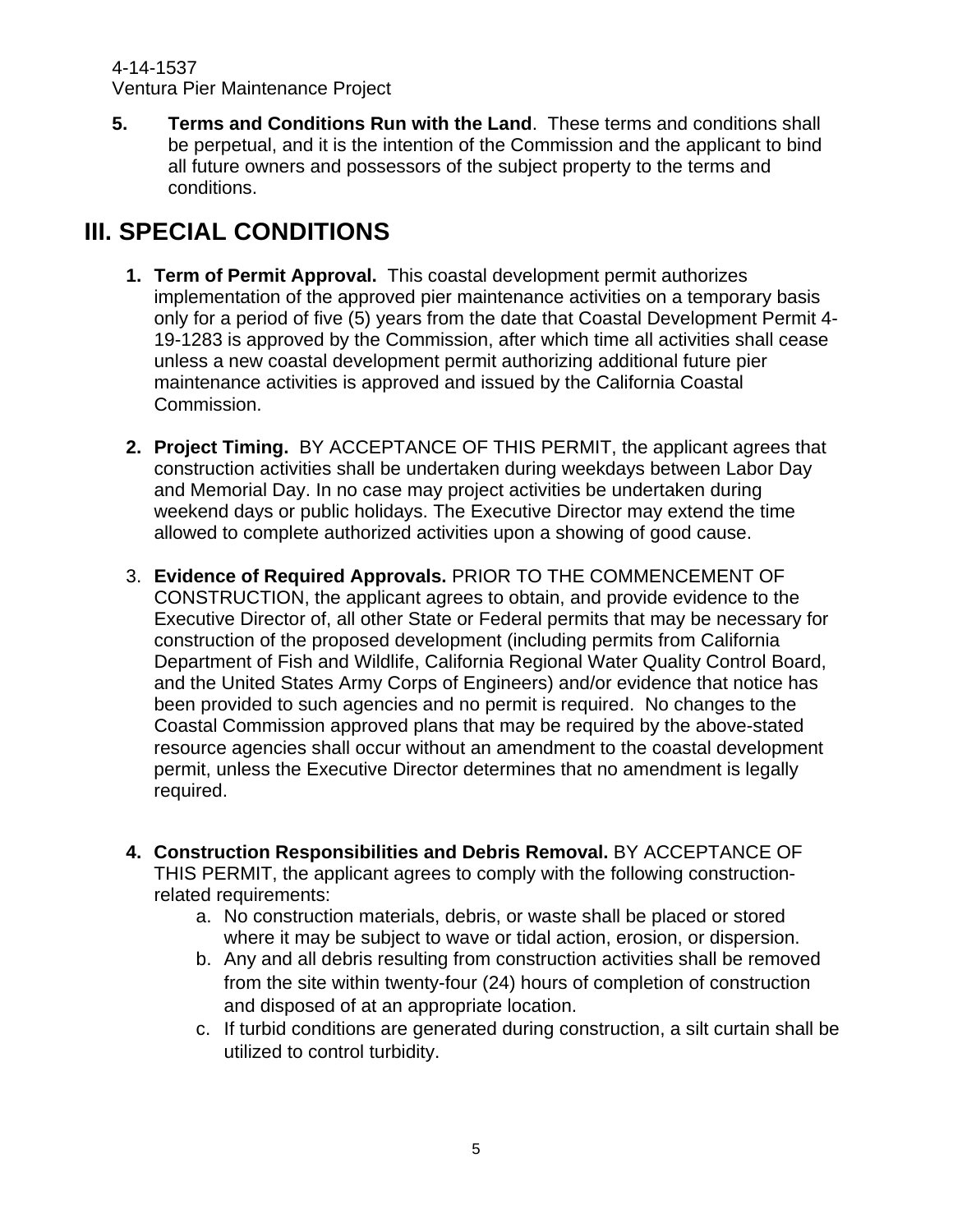- d. Floating booms shall be used to contain debris discharged into coastal waters and any debris discharged shall be removed as soon as possible but no later than the end of each day.
- e. Divers shall recover nonbuoyant debris discharged into coastal waters as soon as possible after loss.
- f. The applicant shall dispose of all construction debris resulting from the proposed project at an appropriate location outside the coastal zone. If the disposal site is located within the coastal zone, a separate coastal development permit shall be required before disposal can take place.
- g. Reasonable and prudent measures shall be taken to prevent any discharge of fuel or oily waste from heavy machinery or construction equipment into coastal waters. The applicant and applicant's contractors shall have adequate equipment available to contain any such spill immediately.
- h. All debris and trash shall be disposed of in the proper trash and recycling receptacles at the end of each construction day.
- i. Any wood treatment used shall conform to the specifications of the American Wood Preservation Association for saltwater use. Wood treated with Creosote or ACA (Ammoniacal Copper Arsenate) is prohibited. No wood treated with ACZA (Ammoniacal Copper Zinc Arsenate) shall be used where it could come into direct contact with the water.
- j. The applicants shall use the least damaging method for any activity that will disturb benthic sediments. The applicant shall limit, to the greatest extent practicable, the suspension of benthic sediments into the water column.
- **5. Disposal of Construction Debris.** PRIOR TO ISSUANCE OF THE COASTAL DEVELOPMENT PERMIT, the applicant shall provide evidence to the Executive Director of the location of the disposal site for all debris removed from the project site. If the disposal site is located in the Coastal Zone, the disposal site must have a valid coastal development permit for the disposal of material. If the disposal site does not have a coastal permit, such a permit will be required prior to the disposal of material.
- **6. Assumption of Risk.** BY ACCEPTANCE OF THIS PERMIT, THE APPLICANT ACKNOWLEDGES AND AGREES (i) that the site may be subject to hazards from storm waves, tsunami, surges, and flooding; (ii) to assume the risks to the applicant and the property that is the subject of this permit of injury and damage from such hazards in connection with this permitted development; (iii) to unconditionally waive any claim of damage or liability against the Commission, its officers, agents, and employees for injury or damage from such hazards; and (iv) to indemnify and hold harmless the Commission, its officers, agents, and employees with respect to the Commission's approval of the project against any and all liability, claims, demands, damages, costs (including costs and fees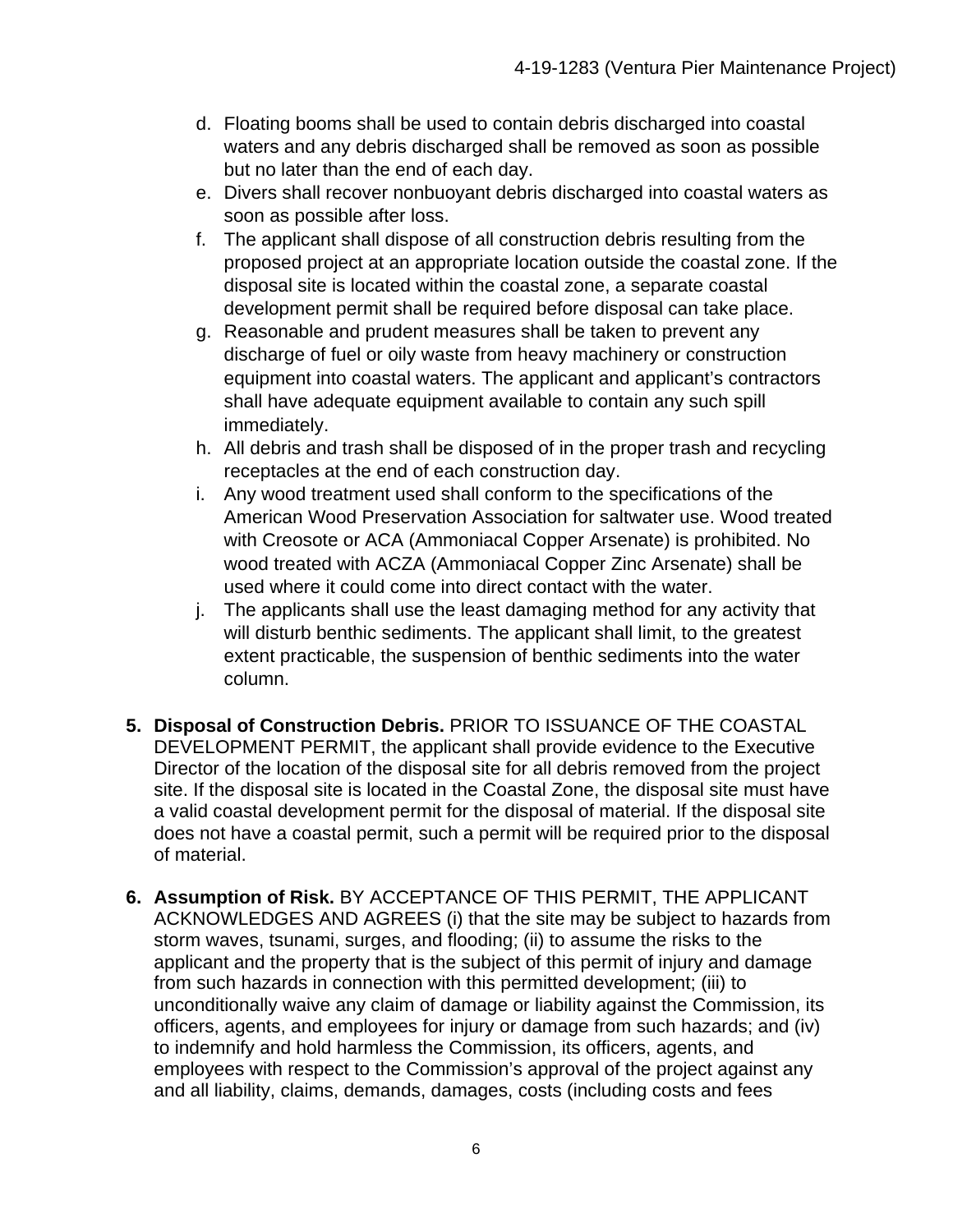Ventura Pier Maintenance Project

incurred in defense of such claims), expenses, and amounts paid in settlement arising from any injury or damage due to such hazards.

PRIOR TO COMMENCEMENT OF DEVELOPMENT**,** the applicant shall submit a written agreement, in a form and content acceptable to the Executive Director, incorporating all of the above terms of this condition.

#### **7. Public Access Program.**

- a. PRIOR TO ISSUANCE OF THE COASTAL DEVELOPMENT PERMIT, the applicant shall submit, for the review and approval of the Executive Director, a Public Access Program that describes the methods (including signs, fencing, posting of security guards, etc.) by which safe public access to or around construction areas, shall be maintained during all project operations. Where public paths or bikeways will be closed during active operations, a person(s) shall be onsite to detour traffic or adequate fencing and signage shall be used. The applicant shall maintain public access pursuant to the approved version of the report. Any proposed changes to the approved program shall be reported to the Executive Director. No change to the program shall occur without a Commission-approved amendment to the permit unless the Executive Director determines that no such amendment is required.
- b. The applicant shall post each construction site with a notice indicating the expected dates of construction and/or public access or parking lot closures.

#### **8. Pre-Construction Survey**

Prior to commencement of any underwater development authorized pursuant to this coastal development permit, the applicant shall undertake a survey of the project area and a buffer area at least 35 feet beyond the project area to determine the presence of eelgrass, surfgrass, *Caulerpa taxifolia*, *Undaria pinnatifida*, or rocky habitat around the pier pilings targeted for replacement. The survey shall include a visual examination of the substrate and pier pilings. The survey shall be conducted in accordance with the Regional Water Quality Control Board, the California Department of Fish and Wildlife, and the National Marine Fisheries Service standards. If the survey identifies any of the above-mentioned species or habitats within the project area, the Executive Director shall determine if an amendment or new permit is required to authorize measures to avoid, minimize and otherwise mitigate impacts that the proposed development might have.

# **IV.FINDINGS AND DECLARATIONS**

The Commission hereby finds and declares:

## **A. Project Description and Background**

The City of Ventura proposes to conduct routine repair and maintenance activities within a five-year period (2020-2025) on the Ventura Pier. The Ventura Pier is a historic structure (originally constructed in 1872) that is used by the public for fishing and other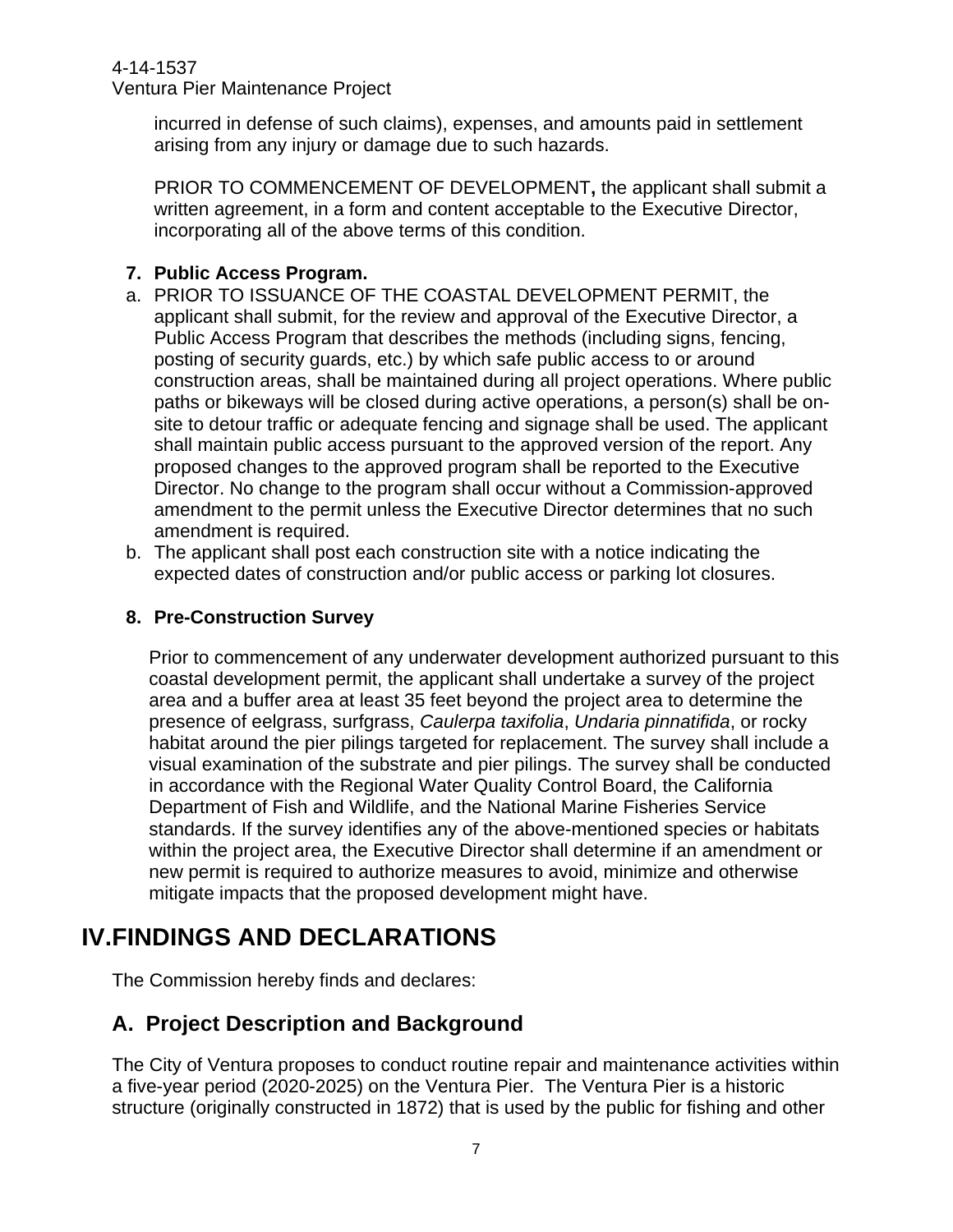recreational purposes. The pier is owned by the City and is located at the western edge of San Buenaventura State Beach. The landward-most portion of the pier contains visitor-serving commercial uses including two restaurants, and public restrooms (Exhibits 1 and 2). These facilities will remain open throughout the proposed construction periods. The Ventura Pier is comprised of both timber and steel piles.

The proposed repair and maintenance activities include replacing timber piles, removing biomass, wrapping existing piles with fiberglass jacket pile wrap, replacing timber braces, replacing sections of decking and handrails, and painting steel bents, piles, and pile caps. The proposed five-year maintenance plan is attached as Exhibit 3. In order to perform work to the underside of the pier, a Safescan scaffolding system will be erected. Hand tools will be used to perform work to the underside of the pier, while a crane and pile driver will be used to replace the piles. When not in use, the equipment will be stored in a 180 square foot fenced-in staging area located to the east of the pier, between the bike path and parking lot (Exhibit 2). The staging area will be utilized only during active maintenance activities, which typically last 1-2 weeks. When equipment is not in use, materials will be removed from the staging area. Proposed maintenance and repairs would not expand existing development past its existing permitted configuration and specifications.

At its meeting in December of 2014, the Commission approved Coastal Development Permit (CDP) 4-14-1537 with special conditions. Similar to the currently proposed project, this permit allowed for pier maintenance and repair activities for a period of five years (2014-2019).

Although the Commission has previously certified a Local Coastal Program (LCP) for the City of Ventura, the proposed project will be located within an area where the Commission has retained jurisdiction over the issuance of coastal development permits. Thus, the standard of review for this project is the Chapter Three policies of the Coastal Act, with the applicable policies of the City of Ventura LCP as guidance. As conditioned, the proposed project is consistent with all applicable Chapter 3 policies of the Coastal Act.

## **B. Public Access**

Coastal Act Section 30210 states:

In carrying out the requirement of Section 4 of Article X of the California Constitution, maximum access, which shall be conspicuously posted, and recreational opportunities shall be provided for all the people consistent with public safety needs and the need to protect public rights, rights of private property owners, and natural resource areas from overuse.

Coastal Act Section 30211 states:

Development shall not interfere with the public's right of access to the sea where acquired through use or legislative authorization, including, but not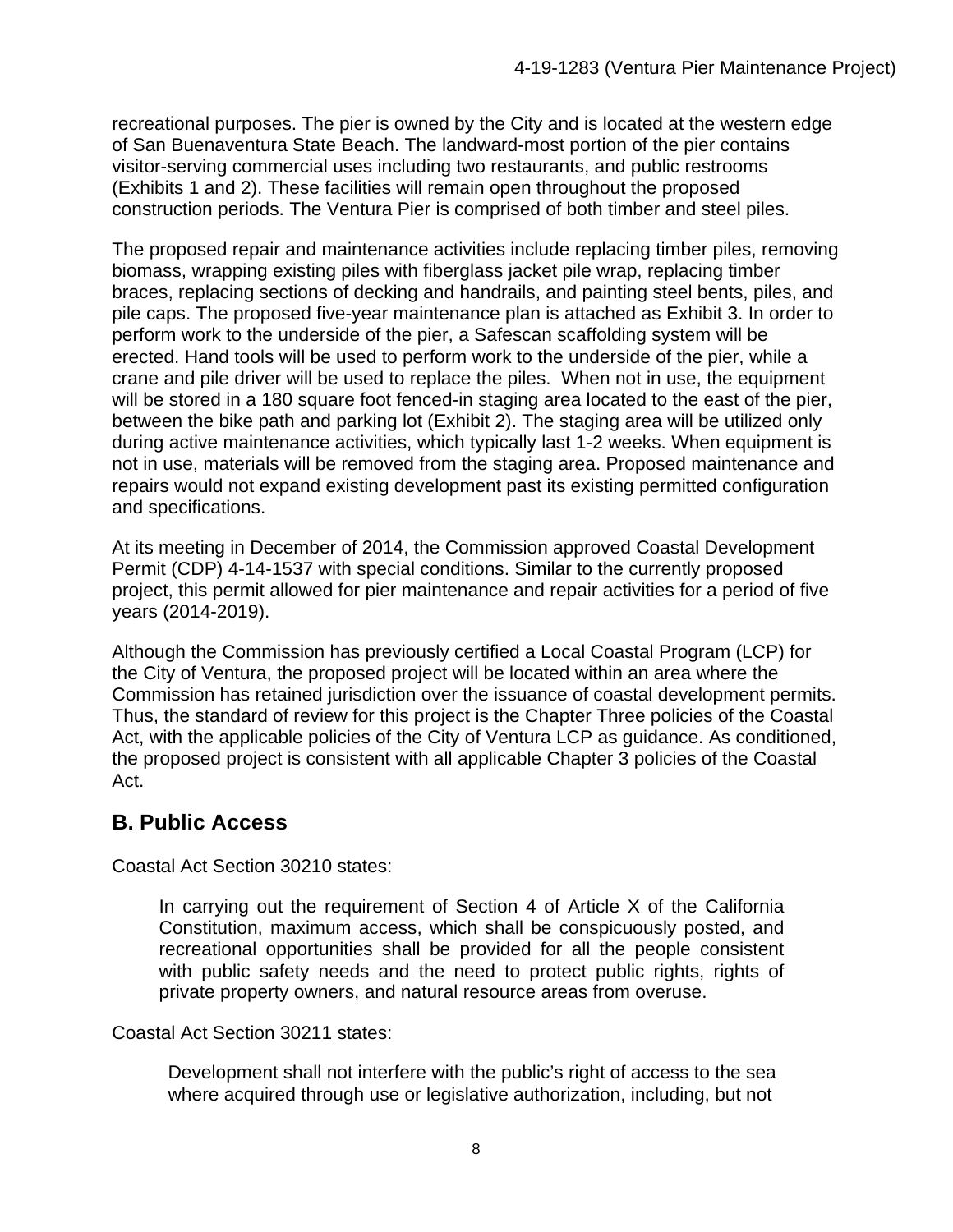Ventura Pier Maintenance Project

limited to, the use of dry sand and rocky coastal beaches to the first line of terrestrial vegetation.

Coastal Act Section 30220 states:

Coastal areas suited for water-oriented recreational activities that cannot readily be provided at inland water areas shall be protected for such uses.

Policy 15.10 of the City of Ventura LUP states:

The City shall continue to ensure maximum public access consistent with public safety and fragile coastal resources. To carry out its intent, the City shall implement the policies of this Comprehensive Plan.

Coastal Act Section 30210 and Coastal Act Section 30211 mandate that maximum public access and recreational opportunities be provided and that development not interfere with the public's right to access the coast. Section 30220 protects coastal areas suited for water-oriented recreational activities that cannot readily be provided at inland water areas for such uses. City of Ventura LUP Policy 15.10 protects maximum public access consistent with public safety and fragile coastal resources.

The historic Ventura Pier, located adjacent to San Buenaventura State Beach, is a popular recreational facility for residents and visitors to the City of Ventura. The landward most portion of the pier contains visitor-serving commercial uses including two restaurants, and public restrooms. These facilities will remain open throughout proposed construction periods. The replacement of piles will be conducted from the pier. When the piles are being driven, the area around the equipment will be fenced off in such a way that pedestrians will be able to pass by the work area and continue to the end of the pier. As described in further detail below, a small portion of the pier will be closed for three, 6-week periods throughout the course of the project in order to protect public safety while paint coating activities are taking place. All other proposed repair and maintenance activities will occur in small sections of the pier during weekdays and never require complete closure of public access.

The proposed maintenance work will not necessitate closure of public access to the pier, with the exception of the pier-coating project, which will require the end portion of the pier to be closed during three, 6-week periods throughout the five years. The painting project will be done in three phases: the initial phase of will include the painting of bents 38-31, which will cause the need for the pier to be closed from 20 feet prior to bent 38 to the end of the pier; the second phase will include the painting of bents 31-22, which will cause the need for the pier to be closed from 20 feet prior to bent 31 to the end of the pier; and the third and final phase will include the painting of bents 22-18, which will cause the need for the pier to be closed from 20 feet prior to bent 22 to the end of the pier. With each phase, a smaller portion of the pier will be closed. It is necessary to close portions of the pier during each of these phases to protect public health and safety. Deck boards will need to be removed in order to access the steel beams and caps below the deck of the pier, and the coating system has the possibility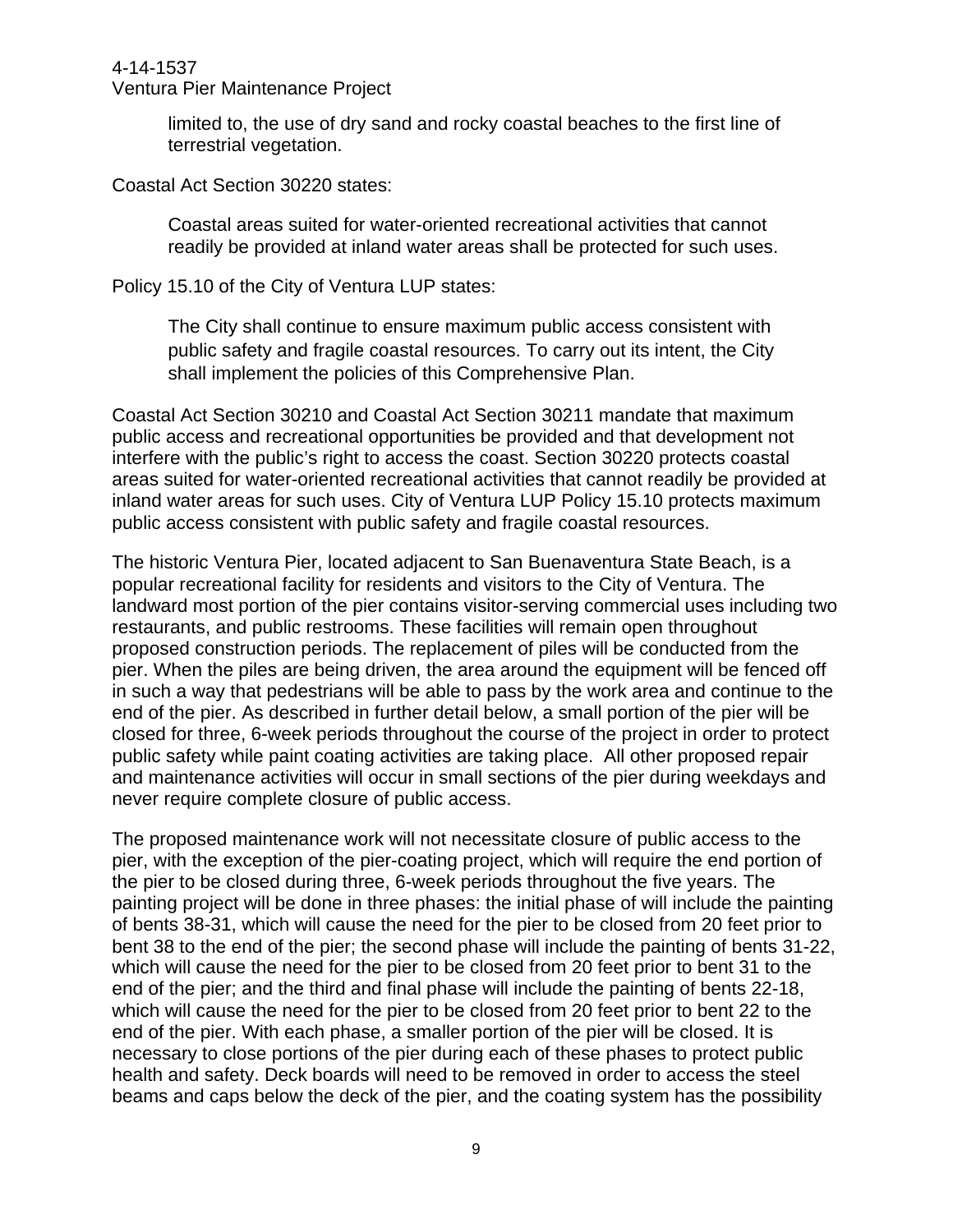of causing respiratory distress as a result of inhaling fumes. During all other portions of the pier maintenance project, the length of the pier will remain open to the public. Although the replacement of piles will be conducted from the pier, when the piles are being driven, the area around the equipment will be fenced off in such a way that pedestrians will be able to pass by the work area and continue to the end of the pier.

In order to ensure that impacts to public access and recreation are minimized to the maximum extent possible, **Special Condition Two (2)** requires the applicant to agree, by acceptance of the permit, to undertake construction activities only during weekdays between Labor Day and Memorial Day. Special Condition Two is necessary to ensure that public access to the pier is only impacted in the non-summer months, when the pier receives fewer visitors, and to weekdays as proposed by the applicant. Furthermore, to ensure the safety of recreational users of the project site and to ensure that the interruption to public access of the project site is minimized, the Commission requires the applicant to submit a public access plan, pursuant to **Special Condition Seven (7)**, to the Executive Director for review and approval. Special Condition Seven (7) requires a description of the methods (including signs, fencing, posting or security guards, etc.) by which safe public access to and around the project area shall be maintained during all project operations.

The project does include use of a small vacant area between a bike path and parking lot east (inland) of the pier for temporary storage of construction materials. This proposed staging area is not maintained for recreational use and is not suitable for parking. Therefore, use of this area for temporary storage will not adversely impact public access or coastal recreation. The Commission notes that the proposed project is intended to support the type of coastal dependent recreation facility that is permitted in open coastal waters.

Therefore, as conditioned, the proposed project is consistent with Coastal Act Policies 30210, 30211, and 30220, and Policy 15.10 of the City of Ventura LUP.

#### **C. Marine Resources and Water Quality**

Coastal Act Section 30230 states:

Marine resources shall be maintained, enhanced, and where feasible, restored. Special protection shall be given to areas and species of special biological or economic significance. Uses of the marine environment shall be carried out in a manner that will sustain the biological productivity of coastal waters and that will maintain healthy populations of all species of marine organisms adequate for longterm commercial, recreational, scientific, and educational purposes.

Section 30231 of the Coastal Act states:

The biological productivity and quality of coastal waters, streams, wetlands, estuaries, and lakes appropriate to maintain optimum populations of marine organisms and for the protection of human health.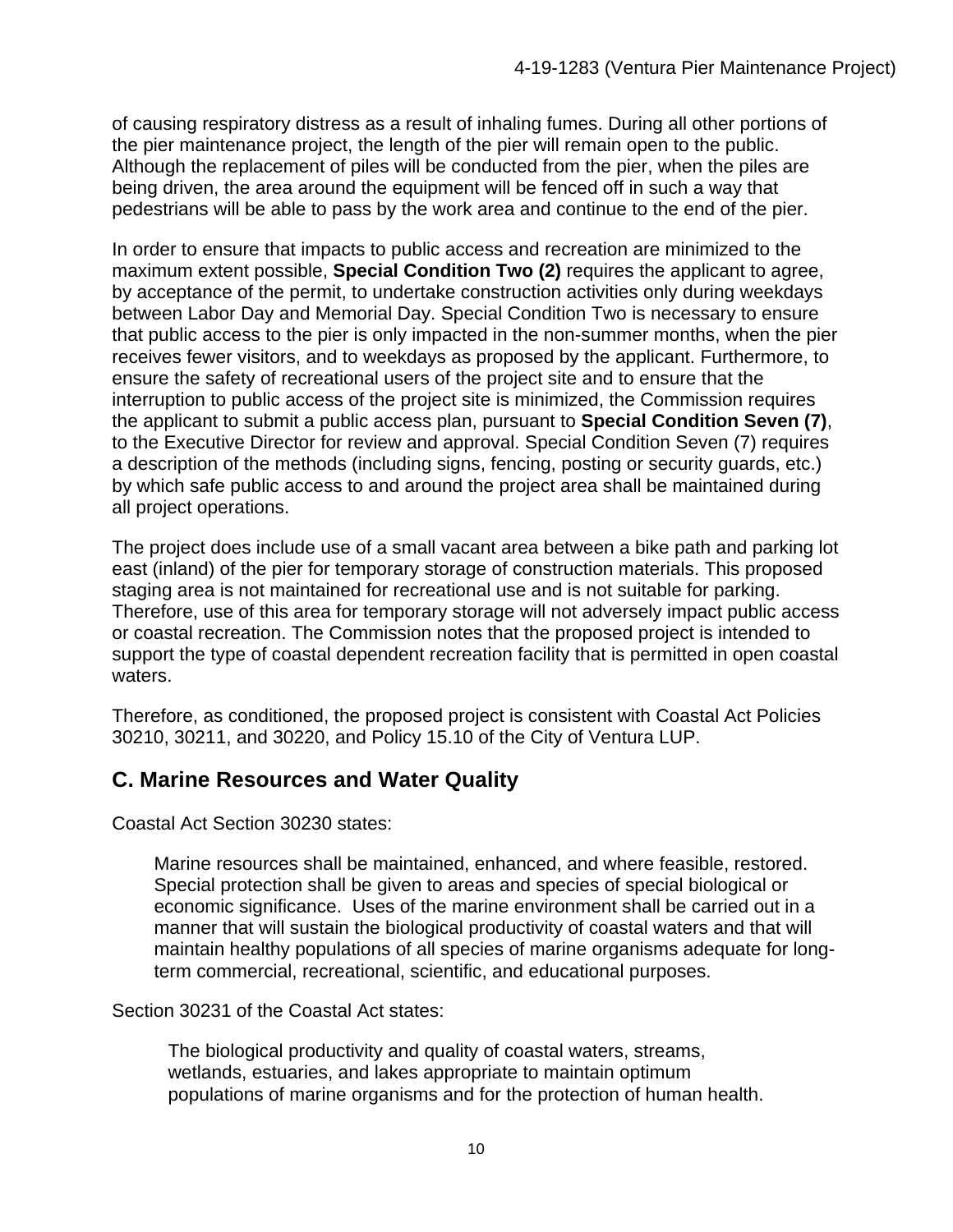4-14-1537 Ventura Pier Maintenance Project

Section 30233(a) of the Coastal Act, in relevant part, states:

The diking, filling, or dredging of open coastal waters, wetlands, estuaries, and lakes shall be permitted in accordance with other applicable provisions of this division, where there is no feasible less environmentally damaging alternative, and where feasible mitigation measures have been provided to minimize adverse environmental effects, and shall be limited to the following:

...

(4) In open coastal waters, other than wetlands, including streams, estuaries, and lakes, new or expanded boating facilities and the placement of structural pilings for public recreational piers that provide public access and recreational opportunities.

#### Section 30240 of the Coastal Act States:

(a) Environmentally sensitive habitat areas shall be protected against a significant disruption of habitat values, and only uses dependent on those resources shall be allowed within those areas.

(b) Development in areas adjacent to environmentally sensitive habitat areas and parks and recreation areas shall be sited and designed to prevent impacts which would significantly degrade those areas, and shall be compatible with the continuance of those habitat and recreation areas.

Resources Goal No. 3 of the City of Ventura LUP states:

Assure that any development of the coastal zone preserves and maintains the natural assets of the shoreline.

Section 30230 requires that uses of the marine environment be carried out in a manner that will sustain the biological productivity of coastal waters for long-term commercial, recreational, scientific, and educational purposes. Further, Section 30231 requires that the biological productivity and quality of coastal waters be maintained. Section 30233 limits development in open coastal waters to boating facilities and the placement of structural pilings for public recreational piers that provide public access and recreational opportunities. In addition, Section 30240 of the Coastal Act states that environmentally sensitive habitat areas shall be protected and that development within or adjacent to such areas must be designed to prevent impacts which could degrade those resources. Resources Goal No. 3 of the Certified City of Ventura Local Coastal Program mandates that development preserve and maintain the natural assets of the shoreline, such as quality of offshore waters and other marine resources.

The proposed 5-year pier repair and maintenance project includes replacing timber piles, removing biomass, wrapping existing piles with fiberglass jacket pile wrap, replacing timber braces, replacing sections of decking and handrails, and painting steel bents, piles, and pile caps. The maintenance and repairs will not expand the existing development past its existing permitted configuration and specifications. As all work on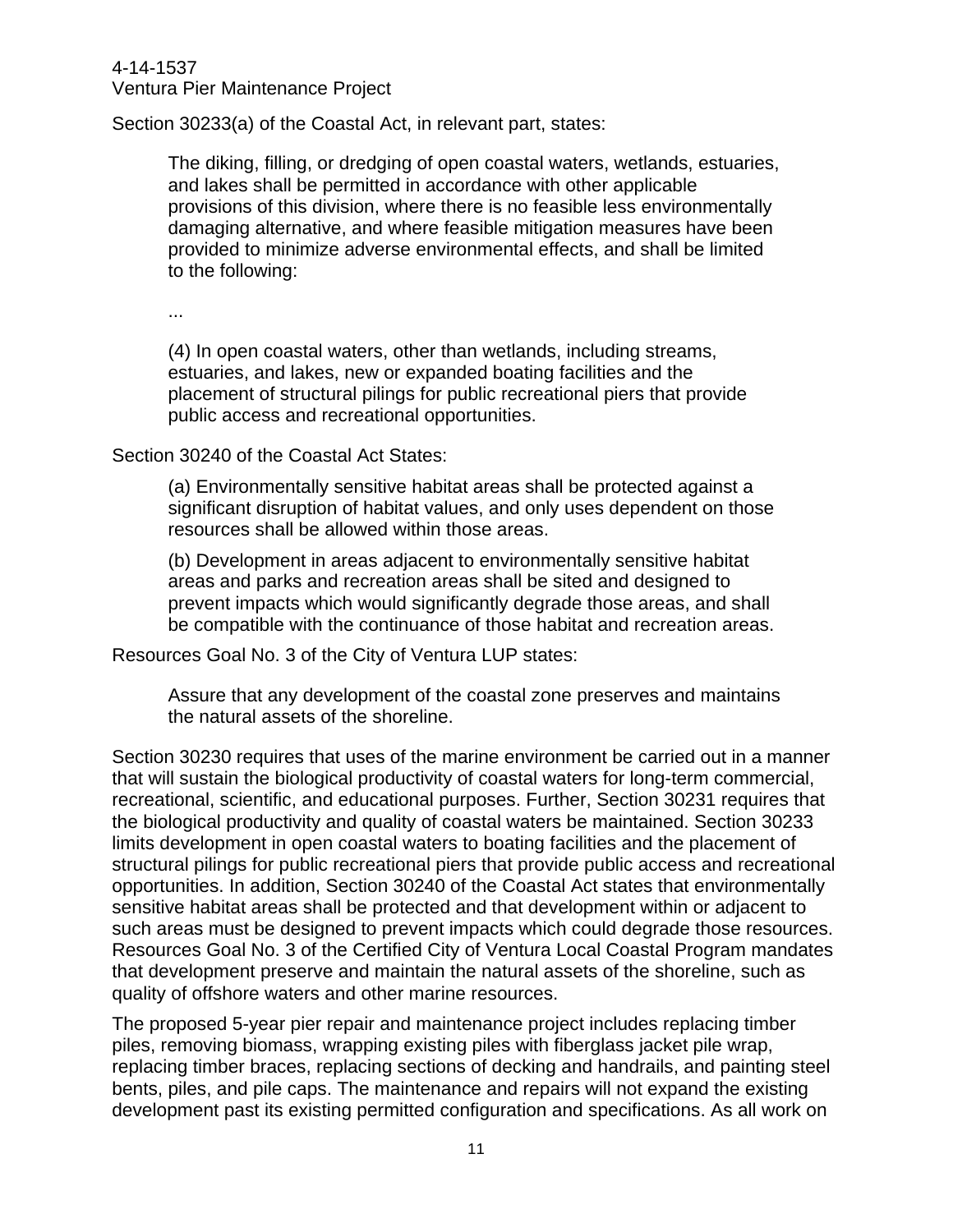the pier will be conducted from the existing decking, or by divers using hand-held equipment, the construction activities will not require permanent or temporary use or occupation of the sandy beach. The project does include use of a small vacant area between the multiuse public pathway and public parking lot east of the pier for temporary storage of pilings and equipment. This proposed staging area contains sparse ruderal vegetation and is not maintained for recreational use. Use of this area for temporary storage will not degrade the habitat or recreational values.

The proposed pile replacement portion of the project does constitute "fill" within the meaning of Section 30233 of the Coastal Act. However, the replacement is "in-kind" in that the new piles will be comprised of the same material as the existing piles and will occupy the same area as the existing piles. Furthermore, the Commission notes that the proposed fill (replacement of existing pilings) is specified as an allowable use under Coastal Act Section 30233(a)(4) (i.e., recreational piers providing public access and recreational activities) when adverse effects to the marine environment are minimized.

The proposed project has been designed in a manner to minimize adverse effects to the coastal and marine resources on and adjacent to the subject site. Several surveys have been conducted in the waters beneath the pier in order to determine the presence of biological resources. In 2005, a survey was conducted and found an absence of noxious algae, eelgrass, surfgrass, or rocky habitat around the pier pilings. Based upon these past surveys, the presence of noxious algae, or sensitive species and habitats is unexpected. However, in order to ensure that the subject maintenance work avoids any potential adverse impacts, **Special Condition Eight (8)** requires the applicant to undertake a survey of the project area and a buffer area at least 35 feet beyond the project area prior to the commencement of any underwater development authorized pursuant to this coastal development permit. If the survey identifies any of the abovementioned species or habitats within the project area, the Executive Director shall determine if an amendment or new permit is required to authorize measures to avoid, minimize and otherwise mitigate impacts that the proposed development might have.

Additionally, the proposed project may result in potential adverse effects to surrounding habitat due to unintentional disturbance from construction equipment, materials, and/or debris. Construction activities associated with the proposed project could result in the generation of debris and/or presence of equipment, materials and hazardous substances that could be subject to run-off and wind dispersion into the marine environment. The presence of construction equipment, building materials, and debris on the subject site could pose hazards to sensitive marine organisms if construction site materials were discharged into the marine environment or left inappropriately on the project site. In addition, such potential discharges and disturbances to the marine environment could result in adverse effects to offshore habitat from increased turbidity and pollutants of coastal waters. In order to avoid adverse construction-related impacts upon marine resources, **Special Condition Four (4)** outlines construction-related requirements to provide for the safe storage of construction materials and the safe disposal of construction debris. To further minimize the potential for unintended transport of debris or hazardous substances into coastal waters, **Special Condition Five (5)** of the subject permit requires that all construction debris be disposed of at an appropriate debris disposal site, and requires the applicant to provide evidence to the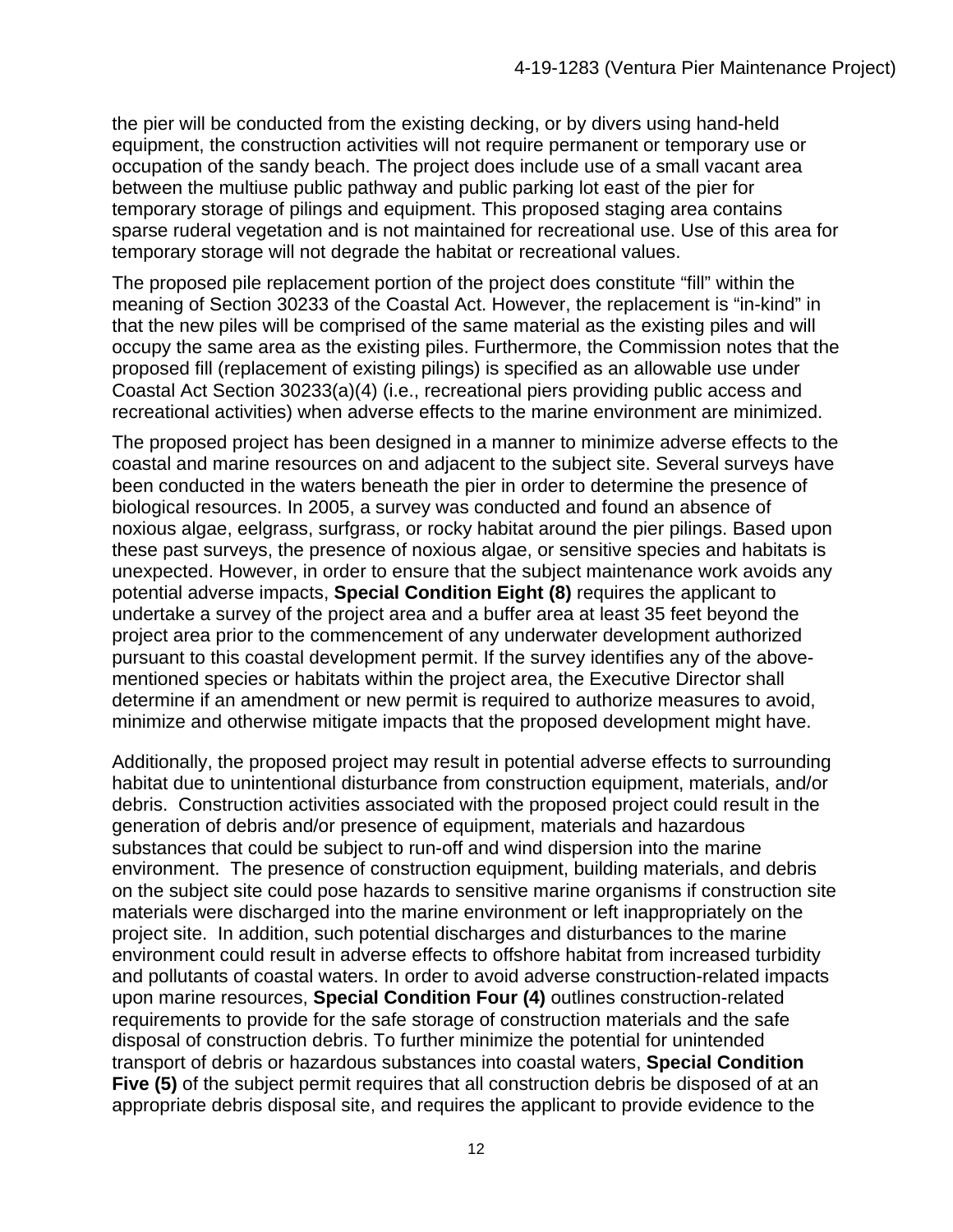Ventura Pier Maintenance Project

Executive Director of the disposal site prior to issuance of the CDP. Furthermore, in order to ensure that any potential changed circumstances which may be discovered at some future point in time, such as new information regarding sensitive habitat and wildlife resources on site, are considered, **Special Condition One (1)** specifically limits the term of the subject permit to a period of no more than five (5) years from the date of Commission action.

Furthermore, marine resources and water quality can also be adversely affected by the use of toxic chemicals used to treat wood products that come into contact with the water. The toxic chemicals can leach out of treated wood and poison marine organisms. Some wood treatments can be used if the wood does not come into contact with the water. Therefore, **Special Condition Four (4)** also requires that any wood treatment used shall conform with the specifications of the American Wood Preservation Association for saltwater use. Wood treated with Creosote or ACA (Ammoniacal Copper Arsenate) is prohibited. No wood treated with ACZA (Ammoniacal Copper Zinc Arsenate) shall be used where it could come into direct contact with the water.

Lastly, in order to ensure that the proposed project is consistent with all regulations of other agencies, **Special Condition Three (3)** requires the applicant to agree to obtain and provide evidence to the Executive Director of all necessary approvals from the California Department of Fish and Wildlife, United States Army Corps of Engineers, and/or the Regional Water Quality Control Board prior to commencement of construction, or evidence that notice has been provided to such agencies and no permit is required.

Therefore, the Commission finds that the proposed project, as conditioned, is consistent with Coastal Act Section 30230, 30231, 30233, and 30240, as well as Resources Goal No. 3 of the City of Ventura LUP.

#### **D. Hazards and Geologic Stability**

Section 30253 of the Coastal Act states, in pertinent part, that new development shall:

- (1)Minimize risks to life and property in areas of high geologic, flood, and fire hazard
- (2)Assure stability and structural integrity, and neither create or contribute significantly to erosion, instability, or destruction of the site or surrounding area or in any way require the construction or protective devices that would substantially alter natural landforms along bluffs and cliffs.

Policy 15.3 of the City of Ventura LUP states:

New development shall be sited and designed to minimize risks to life and property in areas of high geologic, flood, and fire hazards. All new development will be evaluated in conjunction with the City's Safety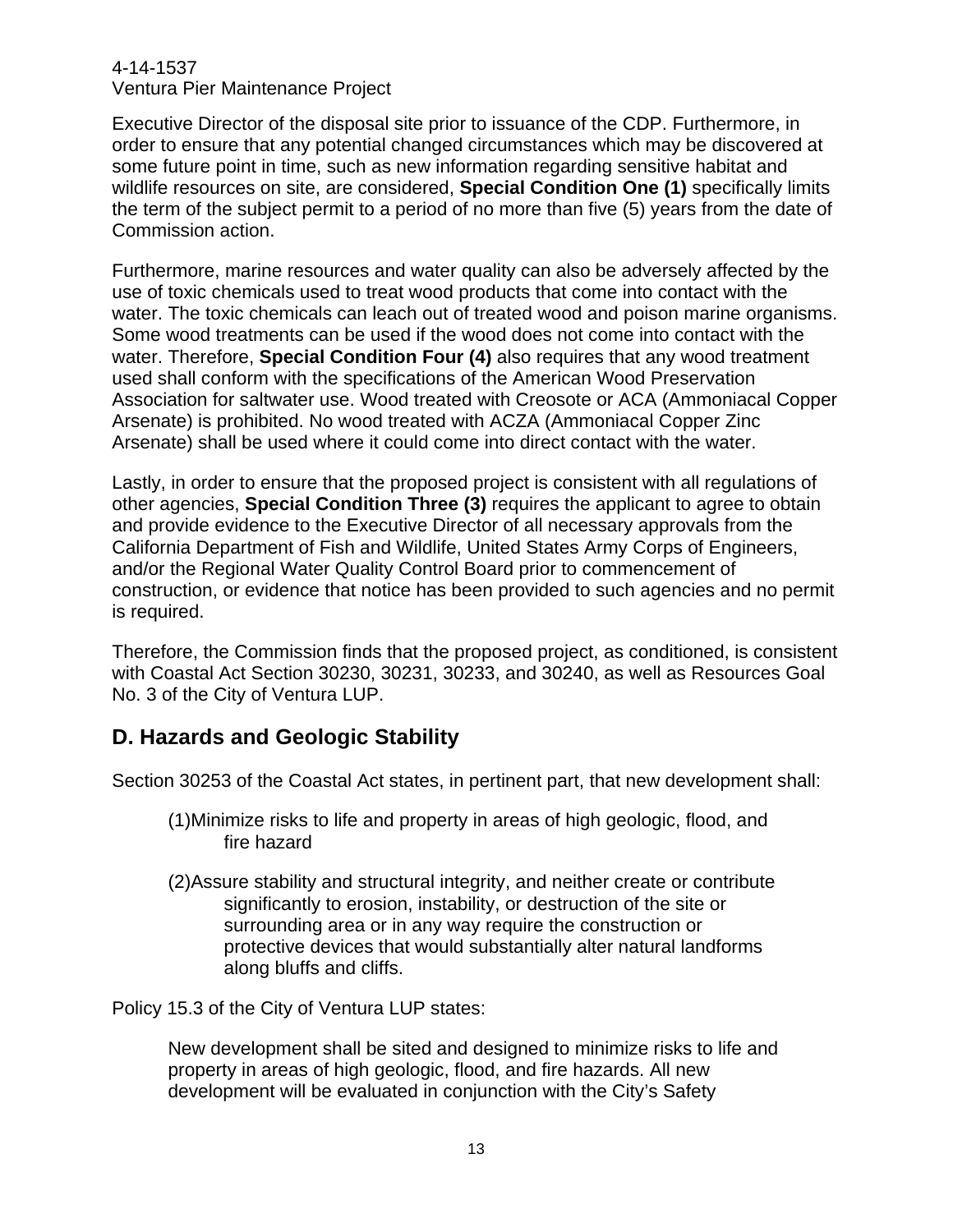Element of this Comprehensive Plan, and for its impacts to and from geologic hazards (including seismic safety, landslides, expansive soils, subsidence, etc.), flood hazards, and fire hazards. Feasible mitigation measures shall be required where necessary.

Section 30253 of the Coastal Act mandates that new development shall minimize risks to life and property in areas of high geologic and flood hazard. Policy 15.3 of the certified LUP mandates that new development be sited and designed to provide geologic stability and structural integrity, and minimize risks to life and property in areas of high geologic and flood hazard.

The proposed development is located in an area of the Coastal Zone that has been identified as subject to potential hazards from wave action during the winter storm season. The pier has previously been subject to substantial damage as the result of storm occurrences. Although the proposed project will increase the stability of the developed portions of the subject site in relation to wave caused erosion, there remains some inherent risk to development on such sites. The Coastal Act recognizes that certain types of development, such as the proposed project to replace damaged pilings and cross braces on the pier, may involve the taking of some risk. Coastal Act policies require the Commission to establish the appropriate degree of risk acceptable for the proposed development and to determine who should assume the risk. When development in areas of identified hazards is proposed, the Commission considers the hazard associated with the project site and the potential cost to the public, as well as the owner's property rights. As such, the Commission finds that due to the unforeseen possibility of liquefaction, storm waves, surges, and erosion, the applicant shall assume these risks as a condition of approval. Therefore, **Special Condition Six (6)** requires the applicant to waive any claim of liability against the Commission for damage to life or property that may occur as a result of the permitted development. The applicant's assumption of risk will demonstrate that the applicant is aware of and appreciates the nature of the hazards which exist on the site and which may adversely affect the stability or safety of the proposed development.

Therefore, for the reasons discussed above, the Commission finds that the proposed project, as conditioned, is consistent with Coastal Act Section 30253, and Policy 15.3 of the City of Ventura LUP.

## **E. California Environmental Quality Act**

Section 13096(a) of the Commission's administrative regulations requires Commission approval of a Coastal Development Permit application to be supported by a finding showing the application, as conditioned by any conditions of approval, to be consistent with any applicable requirements of the California Environmental Quality Act (CEQA). Section 21080.5(d)(2)(A) of CEQA prohibits a proposed development from being approved if there are feasible alternatives or feasible mitigation measures available which would substantially lessen any significant adverse effect that the activity may have on the environment.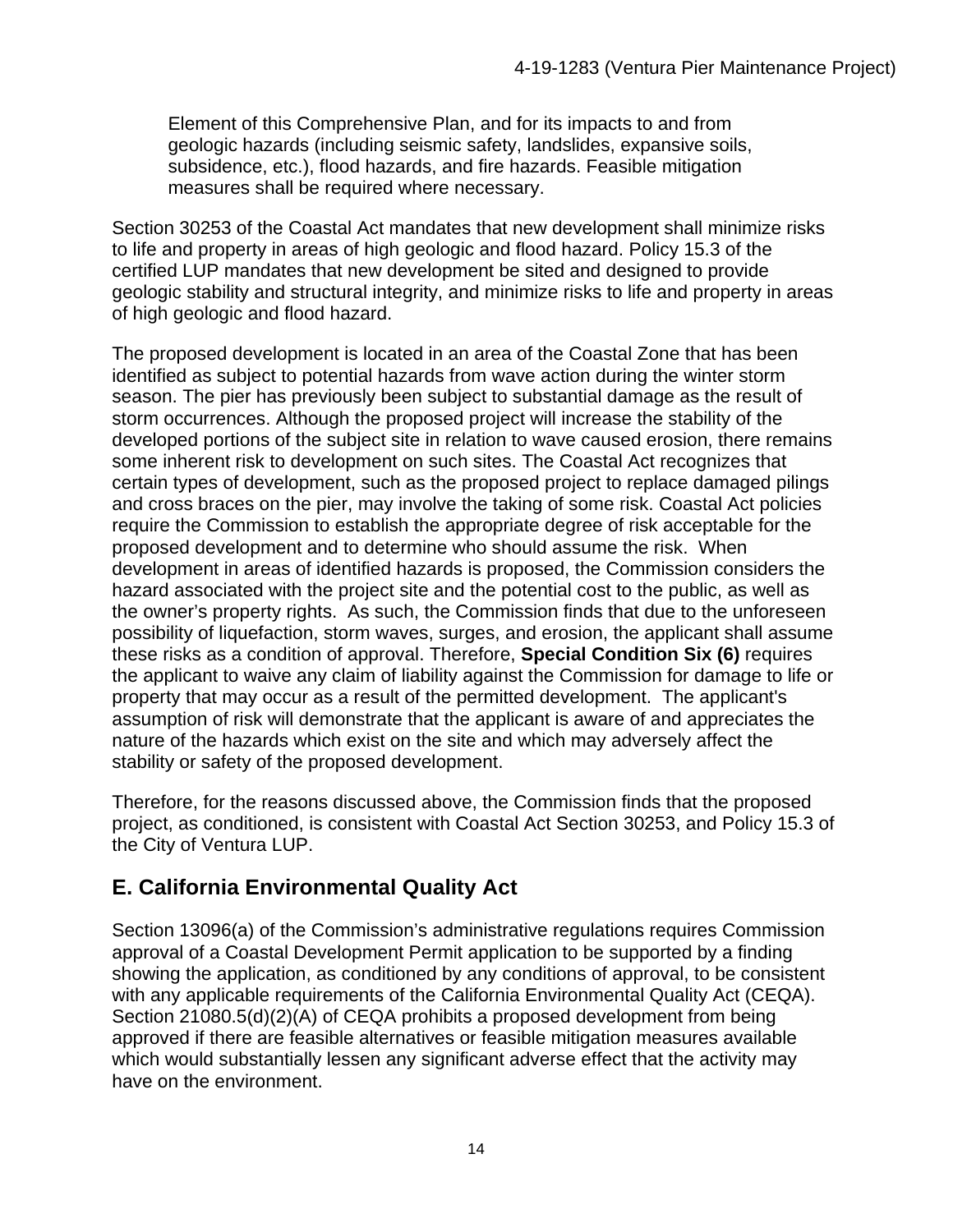Ventura Pier Maintenance Project

The Commission incorporates its findings on Coastal Act consistency at this point as if set forth in full. These findings address and respond to all public comments regarding potential significant adverse environmental effects of the project that were received prior to preparation of the staff report. As discussed in detail above, the proposed project, as conditioned, is consistent with the policies of the Coastal Act. Feasible mitigation measures which will minimize all adverse environmental impacts have been required as special conditions. As conditioned, there are no feasible alternatives or feasible mitigation measures available, beyond those required, which would substantially lessen any significant adverse impact that the activity may have on the environment. Therefore, the Commission finds that the proposed project, as conditioned to mitigate the identified impacts, can be found to be consistent with the requirements of the Coastal Act to conform to CEQA.